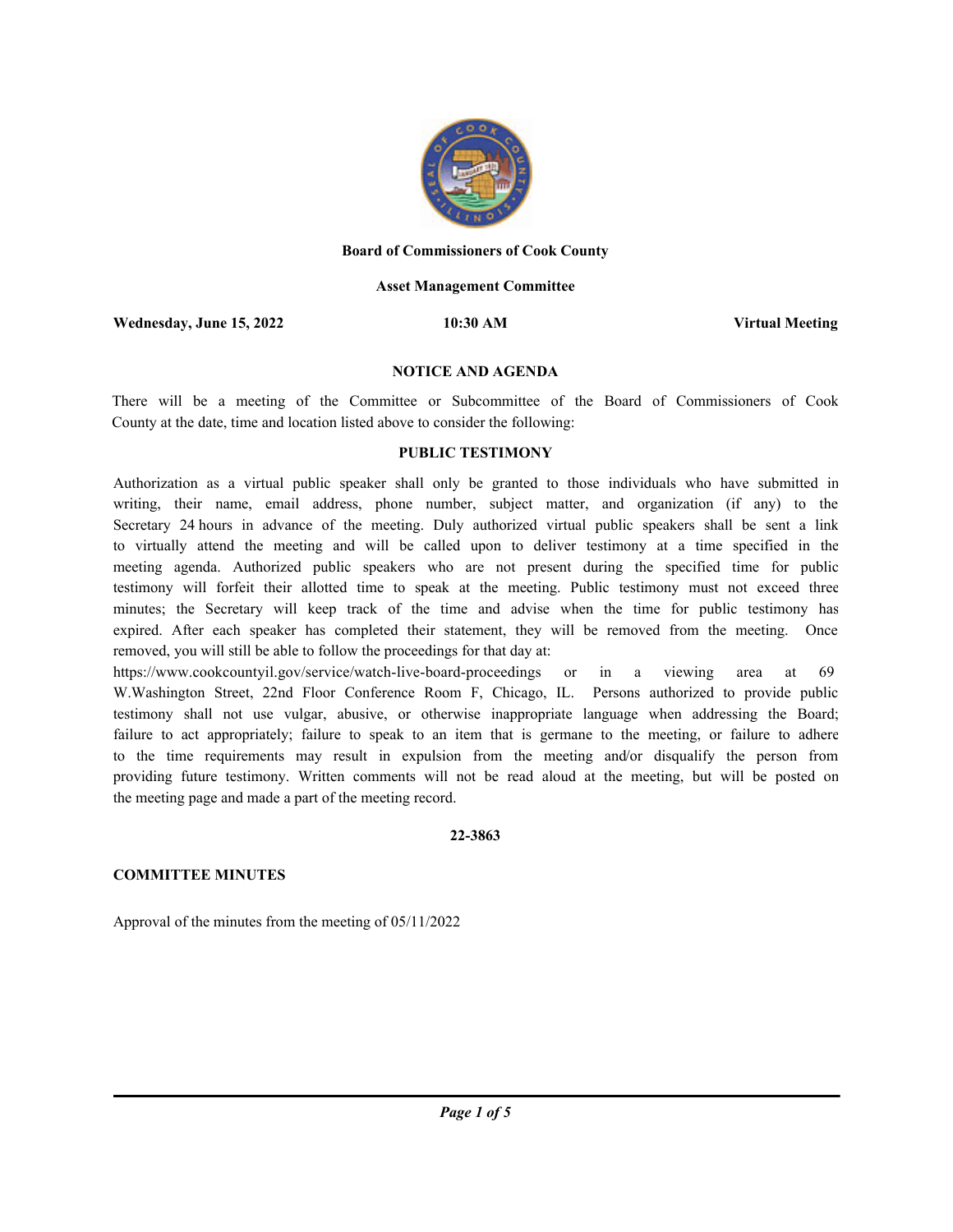#### 22-2884

**Presented by:** EARL MANNING, Director, Office of Capital Planning and Policy

### **PROPOSED CONTRACT**

**Department(s):** Department of Capital Planning & Policy

**Vendor:** WSP, Chicago, Illinois

**Request:** Authorization for the Chief Procurement Officer to enter into and execute

**Good(s) or Service(s):** Architectural and Engineering Design Services for infrastructure Systems Evaluation

**Contract Value:** \$4,355,718.50

**Contract period:** 7/1/2022 - 12/31/2027

**Potential Fiscal Year Budget Impact:** FY 2022 \$433,439.60; FY 2023 \$862,500.58; FY 2024 \$946,407.37; FY 2025 \$1,264,562.00; FY 2026 \$305,311.79; FY 2027 \$291,007.67; FY 2028 \$252,489.50

**Accounts:** 11569.1031.11190.560105/7.00000.00000

**Contract Number(s):** 1923-18040

### **Concurrences:**

The vendor has met the Minority- and Women-owned Business Enterprise Ordinance via direct participation.

The Chief Procurement Officer concurs.

**Summary:** The overall intent of this project is for the Central Plant (inclusive of the heating/cooling distribution), CCAB, CCB, RTU, Cermak and the Tunnels at DOC Campus, and their related infrastructure systems to be fully evaluated in their entirety for upgrades and/or replacements in order to be brought up to current codes and industry standards, improve performance and reliability, provide redundancy for routine maintenance and emergencies, reduce energy usage, and/or to meet ongoing and future DOC campus needs. Existing equipment and systems in many cases may require replacement as they are beyond their useful life or have capacity limitations. The work includes the assessment, analysis, and reporting of the facility conditions, plus design, bidding and construction administration of the affected buildings. • General scope of work for the A/E shall be to bring the tunnel system and the M-E-P systems to a state of good repair which is to include meeting industry standard minimums and all applicable code requirements for operation, performance and reliability, as well as Facility and County requirements for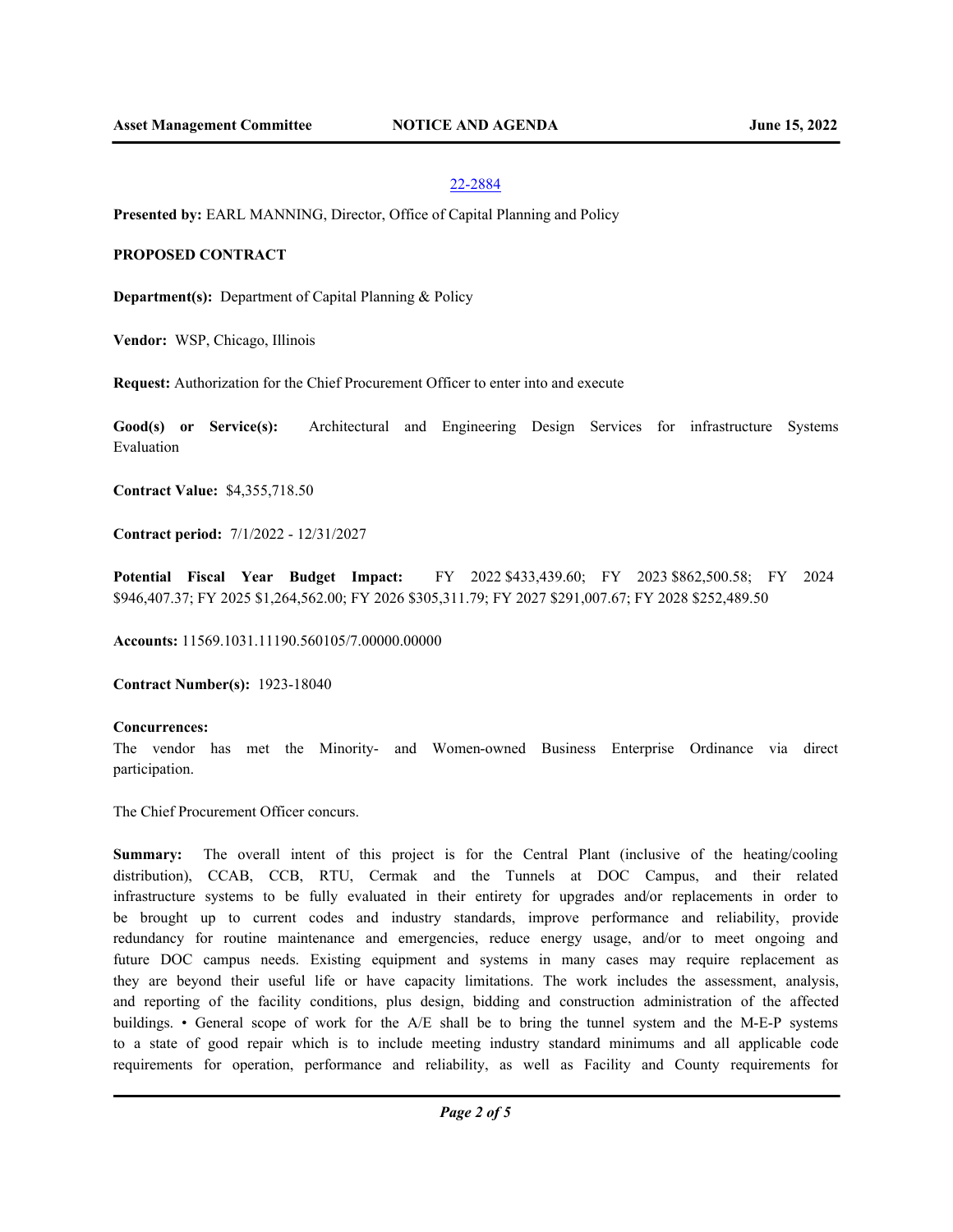the respective equipment, systems, or materials. This further includes addressing related life safety, security, civil, structural, sustainability, adjacent general building items as applies, and leaks. • The project consists of the evaluation, the findings report and design for addressing repairs, improvements and upgrades noted above under the noted building disciplines and as related directly to accessibility.

This contract is awarded through Request for Proposals (RFP) procedures in accordance with Cook County Procurement Code. WSP of Chicago, Illinois was selected based on established evaluation criteria.

**Legislative History :** 5/12/22 - Board of Commissioners - refer to the Asset Management Committee

# 22-2975

**Sponsored by:** TONI PRECKWINKLE (President), Cook County Board of Commissioners

# **PROPOSED RESOLUTION**

# **PROPERTY CONVEYANCE RESOLUTION: VILLAGE OF LEMONT**

**WHEREAS**, On March 17th, 2022, the Cook County Board of Commissioners approved a vacating resolution presented by the County Department of Transportation and Highways (DOTH), which vacated an irregular shaped piece of Right of Way consisting of approximately 0.040 acres located at the southwest corner of the IL Route 83 and Bell Road intersection, identified as EL #450, in the Village of Lemont within Cook County Commissioner District 17; and

**WHEREAS**, Cook County Department of Real Estate Management was notified that the Village of Lemont is working to develop the site adjacent to this excess land. The acquisition of this vacated parcel will aid in providing an access point for the proposed development, which will enhance the Village's economic development efforts and provide a benefit to Lemont residents as well residents in the surrounding communities. This land is necessary because it completes the corner parcel where development will be taking place; and

**WHEREAS,** Pursuant to Cook County Code Chapter 66, Section 66-3 (the "Surplus Highway Property Ordinance"), the Cook County Department of Transportation and Highways has completed the process of vacating the property and as such, this property is considered "surplus." The Department of Transportation and Highways as well as the Department of Real Estate Management have determined that the parcel to be transferred is not needed for other County purposes and the sale of the property to the Village of Lemont will be beneficial to the community; and

**WHEREAS,** In accordance with the Surplus Highway Property Ordinance, the Department of Transportation and Highways and the Real Estate Management Division recommend conveyance of EL #450 to the Village of Lemont. The parties have agreed on a price of \$5,300, which is based on appraisals of the parcel.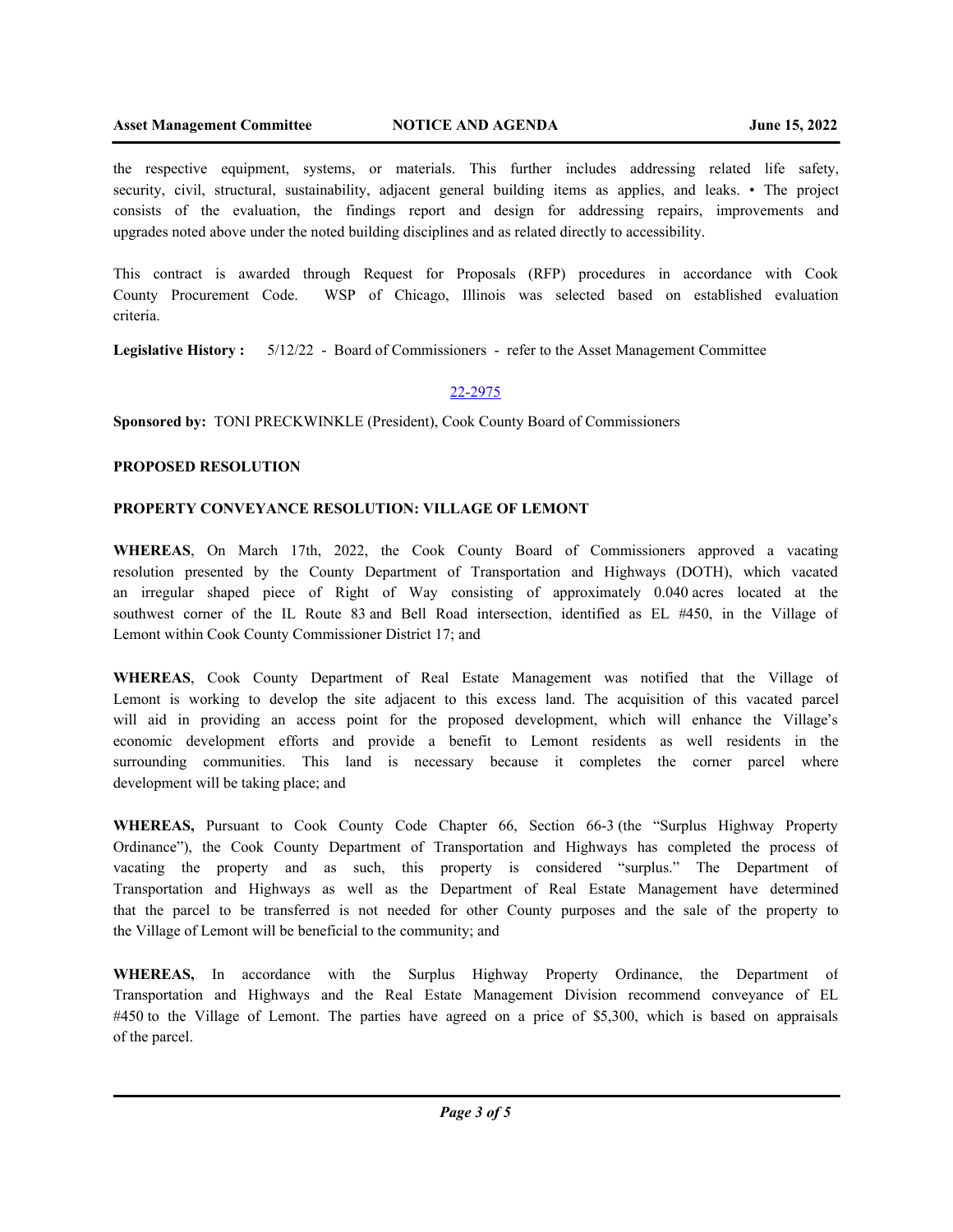**NOW, THEREFORE, BE IT RESOLVED**, that the Cook County Board of Commissioners does hereby authorize the conveyance of said surplus property to the Village of Lemont.

**Legislative History :** 5/12/22 - Board of Commissioners - refer to the Asset Management Committee

# 22-2976

**Sponsored by:** TONI PRECKWINKLE (President), Cook County Board of Commissioners

#### **PROPOSED RESOLUTION**

# **DECLARATION OF SURPLUS PROPERTY AND CONVEYANCE TO CITY OF OAK FOREST**

**WHEREAS**, The Cook County Department of Real Estate Management requests authorization to have certain County-owned property adjacent to 167th Steet, identified as EL #447 (Parcel 1), as well as a portion of the County right-of-way (Parcel 2) on the west side of Kilbourn Avenue, north of 167th Street declared as "Surplus Property" by the Board of Commissioners of Cook County and to convey the properties to the City of Oak Forest; and

WHEREAS, EL-447 (Parcel 1) consists of approximately 0.34 acres and is a slightly irregular-shaped parcel of land in Cook County Commissioner District 5 and is located at the northwest corner of 167th Street and Kilbourn Avenue. The County right-of-way (Parcel 2) on the west side of Kilbourn Avenue consists of approximately 0.024 acres; and

**WHEREAS**, Cook County Department of Real Estate Management was notified that the City of Oak Forest is working to develop the site adjacent to this excess land. The acquisition of the surplus parcel and of the right-of-way will provide essential space for development, which will significantly enhance the City's economic development efforts and provide a benefit to Oak Forest residents and all residents within a five (5) mile trade area. This land is necessary because this County owned parcel, adjacent to 167th Street, is unused, thereby leaving critical land undevelopable. The Right of Way along Kilbourn Avenue to be transferred to the City of Oak Forest will provide ease of control and access for the City's development plans; and

**WHEREAS,** Pursuant to Cook County Code Chapter 66, Section 66-3 (the "Surplus Highway Property Ordinance"), the Cook County Department of Transportation and Highways has determined that this property is "surplus." The Real Estate Management Division has determined that the parcels to be transferred are not needed for other County purposes. This determination is based upon the small and irregular size of the parcels, and the restrictions that will be placed on the site for access from 167th Street; and

**WHEREAS,** In accordance with the Surplus Highway Property Ordinance, the Real Estate Management Division and the Department of Transportation and Highways recommend conveyance of EL #447 (Parcel 1) as well as the noted section of right-of-way (Parcel 2) along Kilbourn Avenue to the City of